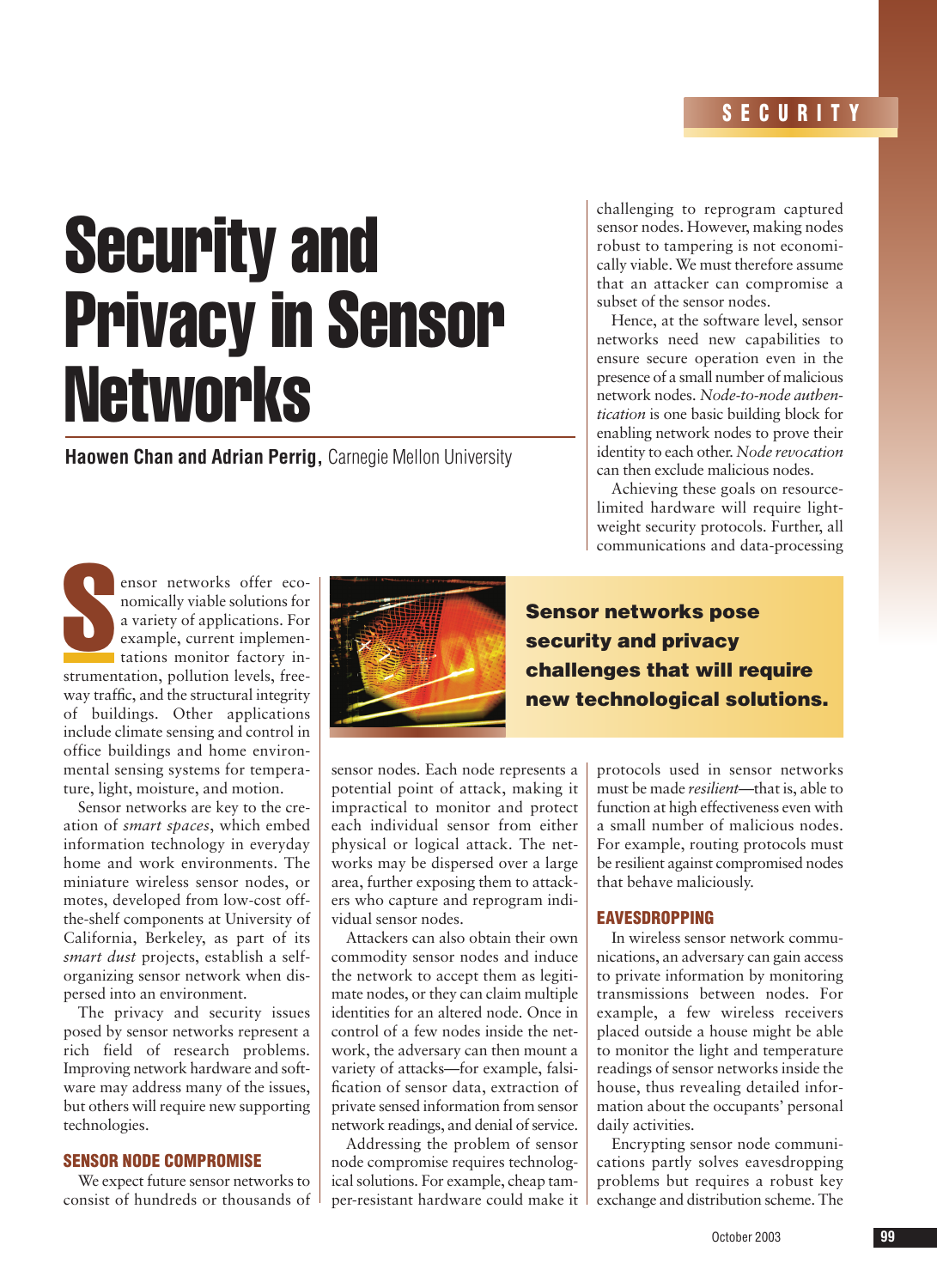scheme must be simple for the network owner to execute and feasible for the limited sensor node hardware to implement. It must also maintain secrecy in the rest of the network when an adversary compromises a few sensor nodes and exposes their secret keys. Ideally, these schemes would also allow revocation of known exposed keys and rekeying of sensor nodes.

The large number of communicating nodes makes end-to-end encryption usually impractical since sensor node hardware can rarely store a large number of unique encryption keys. Instead, sensor network designers may opt for hop-by-hop encryption, where each sensor node stores only encryption keys shared with its immediate neighbors. In this case, adversary control of a communication node eliminates encryption's effectiveness for any communications directed through the compromised node. This situation could be exacerbated if an adversary manipulates the routing infrastructure to send many communications through a malicious node.

More robust routing protocols are one solution to this problem. Another solution is *multipath routing*, which routes parts of a message over multiple disjoint paths and reassembles them at the destination. Efficient discovery of the best disjoint paths to use for such an operation is another research challenge.

#### **PRIVACY OF SENSED DATA**

Sensor networks are tools for collecting information, and an adversary can gain access to sensitive information either by accessing stored sensor data or by querying or eavesdropping on the network. Adversaries can use even seemingly innocuous data to derive sensitive information if they know how to correlate multiple sensor inputs. For example, an adversary that gains access to both the indoor and outdoor sensors of a home may be able to isolate internal noise from external noise and thus extract details about the inhabitants' private activities.

The main privacy problem, however, is not that sensor networks enable the collection of information that would otherwise be impossible. In fact, much information from sensor networks could probably be collected through direct site surveillance. Rather, sensor networks aggravate the privacy problem because they make large volumes of information easily available through remote access. Hence, adversaries need not be physically present to maintain surveillance. They can gather information in a low-risk, anonymous manner. Remote access also allows a single adversary to monitor multiple sites simultaneously.

#### **The large number of communicating nodes usually makes end-to-end encryption in sensor networks impractical.**

Ensuring that sensed information stays within the sensor network and is accessible only to trusted parties is an essential step toward achieving privacy. Data encryption and access control is one approach. Another is to restrict the network's ability to gather data at a detail level that could compromise privacy. For example, a sensor network might anonymize data by reporting only aggregate temperatures over a wide area or approximate locations of sensed individuals. A system stores the sensed data in an anonymized database, removing the details that an adversary might find useful.

Another approach is to process queries in the sensor network in a distributed manner so that no single node can observe the query results in their entirety. This approach guards against potential system abuse by compromised malicious nodes.

#### **DENIAL-OF-SERVICE ATTACKS**

As safety-critical applications use more sensor networks, the potential damage of operational disruptions

becomes significant. Defending against denial-of-service attacks, which aim to destroy network functionality rather than subverting it or using the sensed information, is extremely difficult.

DoS attacks can occur at the physical layer—for example, via radio jamming. They can also involve malicious transmissions into the network to interfere with sensor network protocols or physically destroy central network nodes. Attackers can induce battery exhaustion in sensor nodes for example, by sending a sustained series of useless communications that the targeted nodes will expend energy processing and may also forward to other nodes.

More insidious attacks can occur from inside the sensor network if attackers can compromise the sensor nodes. For example, they could create routing loops that will eventually exhaust all nodes in the loop.

Potential defenses against denial-ofservice attacks are as varied as the attacks themselves. Techniques such as spread-spectrum communication or frequency hopping can counteract jamming attacks. Proper authentication can prevent injected messages from being accepted by the network. However, the protocols involved must be efficient so that they themselves do not become targets for an energyexhaustion attack. For example, using signatures based on asymmetric cryptography can provide message authentication. However, the creation and verification of asymmetric signatures are highly computationally intensive, and attackers that can induce a large number of these operations can mount an effective energy-exhaustion attack.

### **MALICIOUS USE OF COMMODITY NETWORKS**

The proliferation of sensor networks will inevitably extend to criminals who can use them for illegal purposes. For example, thieves can spread sensors on the grounds of a private home to detect the inhabitants' presence. If the sensors are small enough, they can also plant